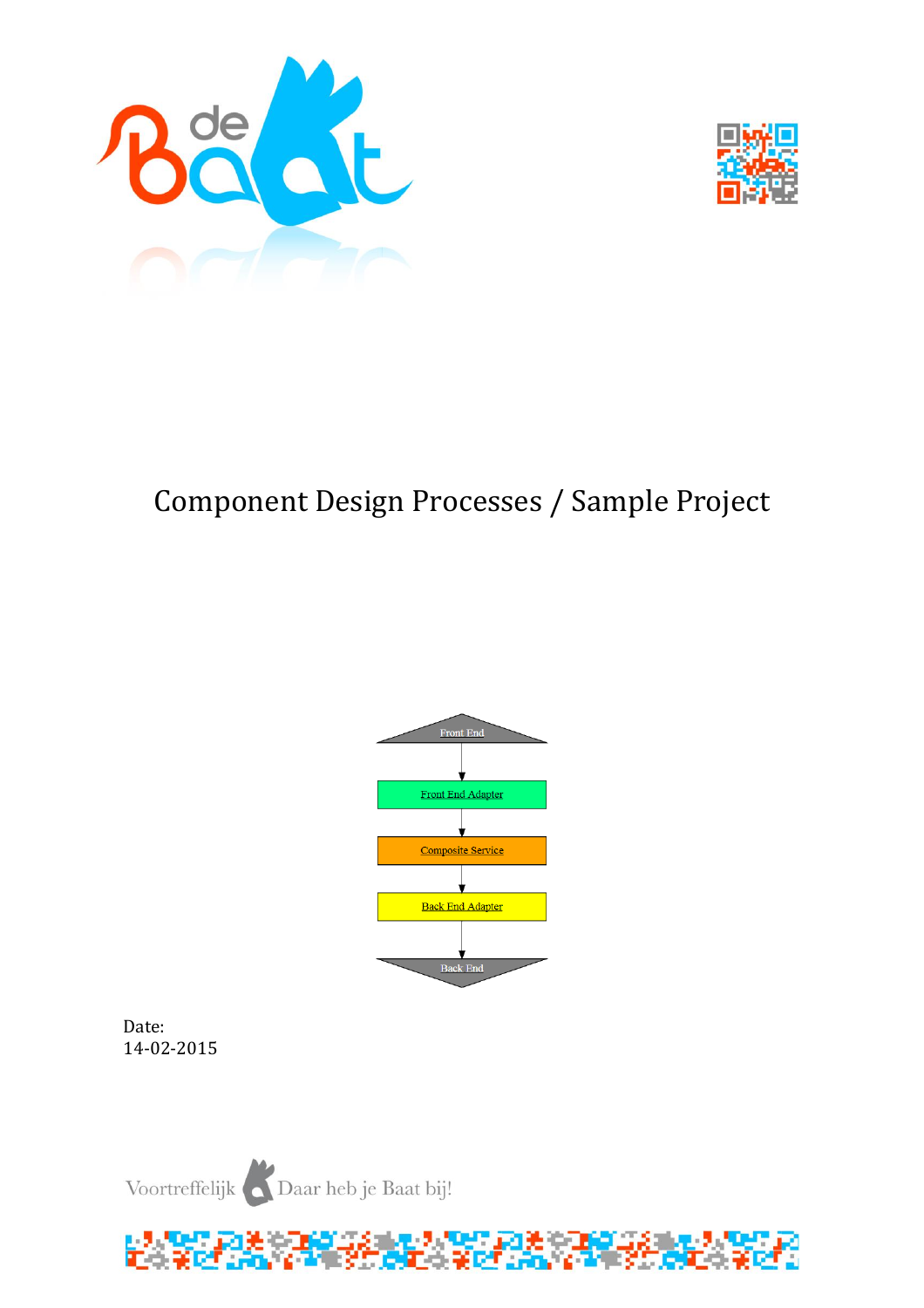



## **Document Version history**

| <b>Version Date</b> |            | <b>Author</b> | <b>Remarks</b> |
|---------------------|------------|---------------|----------------|
| V <sub>0.1</sub>    | 14-02-2015 | SoaVis        | First Draft    |
|                     |            |               |                |
|                     |            |               |                |
|                     |            |               |                |
|                     |            |               |                |

### **Related Documents**

| Reference         | <b>Document</b>                               |
|-------------------|-----------------------------------------------|
| $\lceil 1 \rceil$ | SVT_SD_CS_CS_Sample_CS_Sample                 |
| $\lceil 2 \rceil$ | SVT_SD_CS_CS_Sample_CS_Publisher              |
| $\lceil 3 \rceil$ | SVT_SD_CS_CS_Sample_CS_SampleAsynchronous     |
| [4]               | SVT_SD_CS_CS_Sample_CS_Subscriber             |
| [5]               | SVT_SD_CS_CS_Sample_CS_SubscriberAlternative  |
| [6]               | SVT_SD_CS_CS_Sample_CS_SubscriberAsynchronous |
|                   |                                               |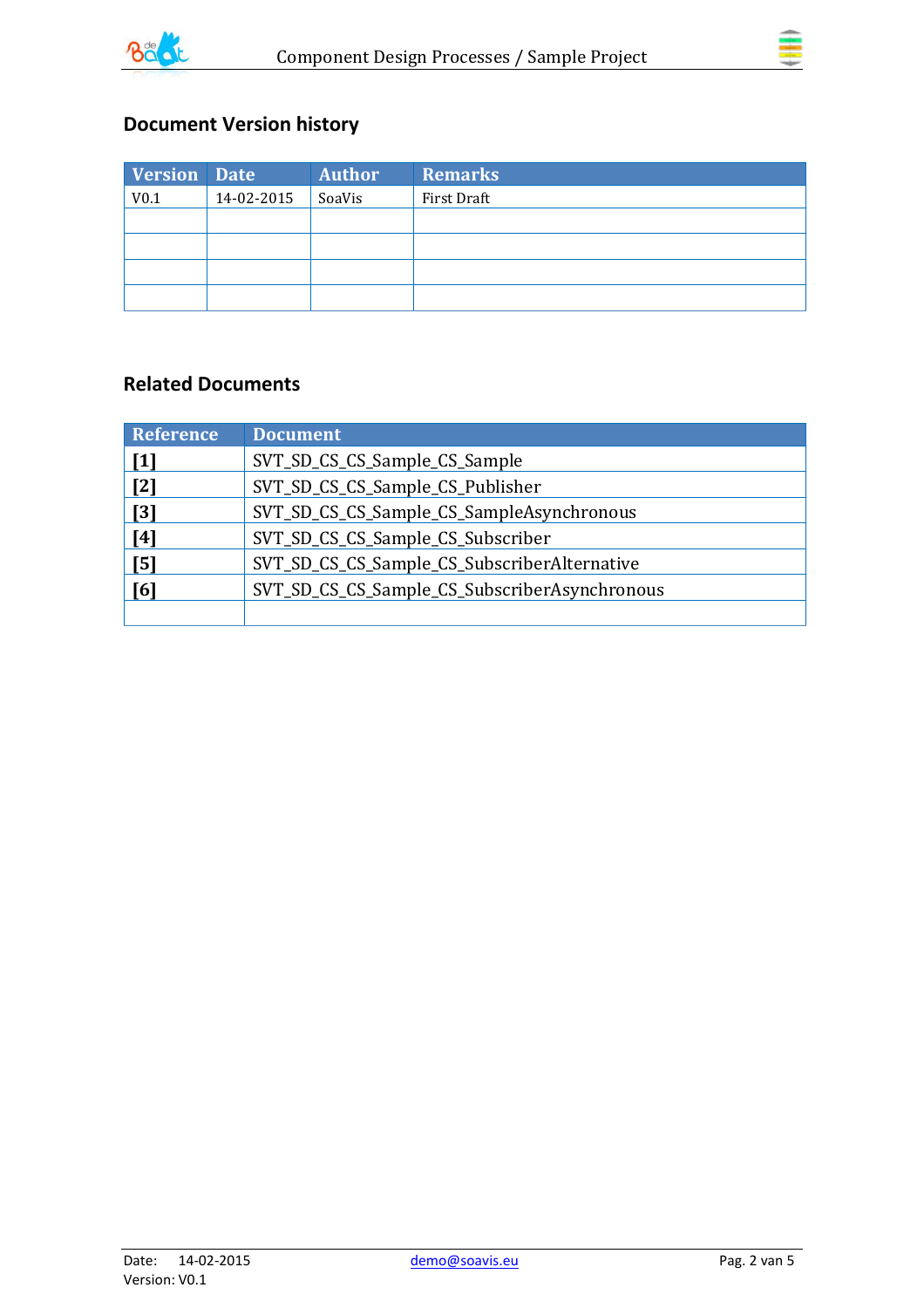



# **Table of contents**

| $2^{\circ}$ |  |
|-------------|--|
| 2.1         |  |
| 2.2         |  |
| 2.3         |  |
| 2.4         |  |
| 2.5         |  |
| 2.6         |  |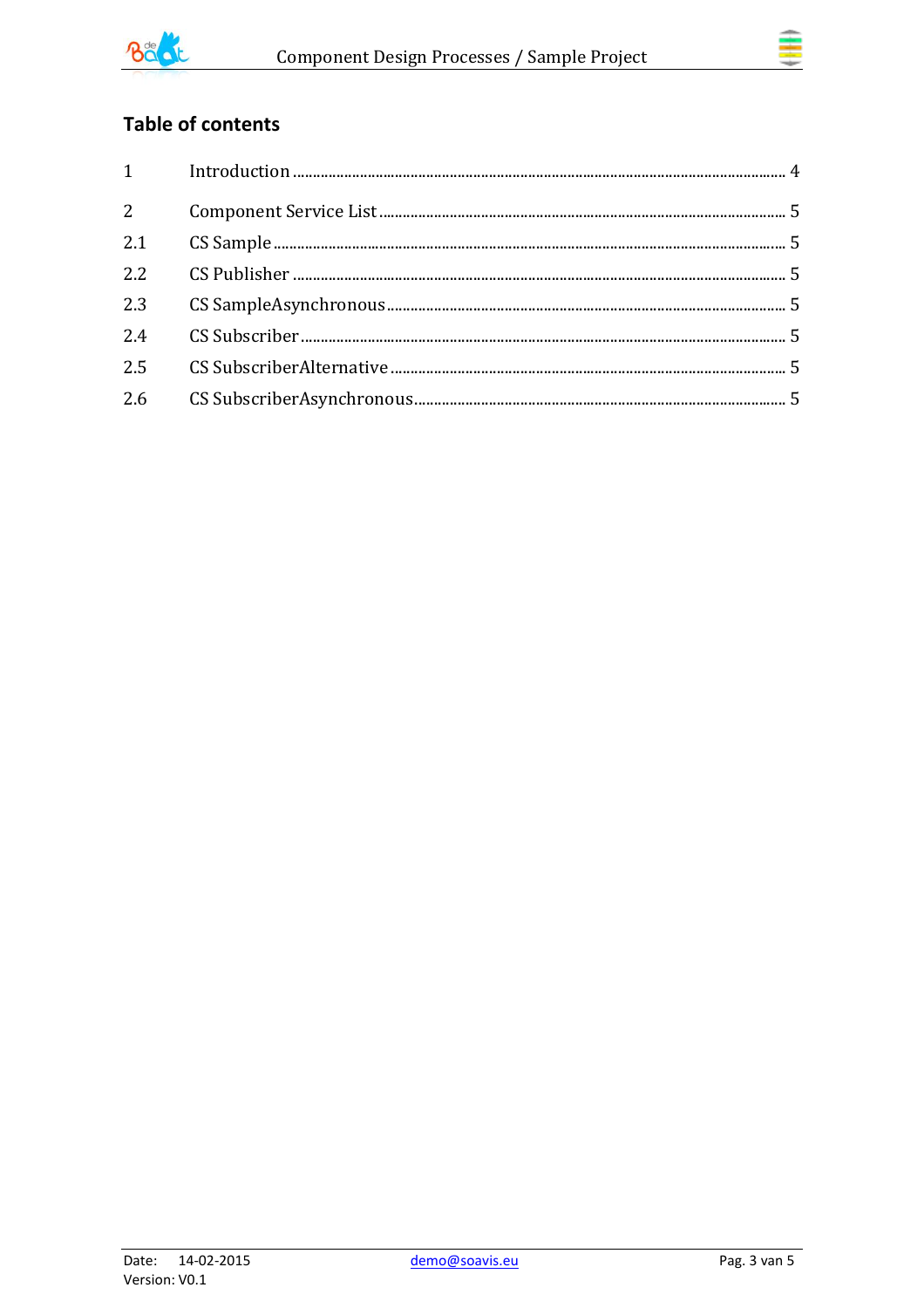



### <span id="page-3-0"></span>**1 Introduction**

This document specifies the Component Design for the Sample Project component.